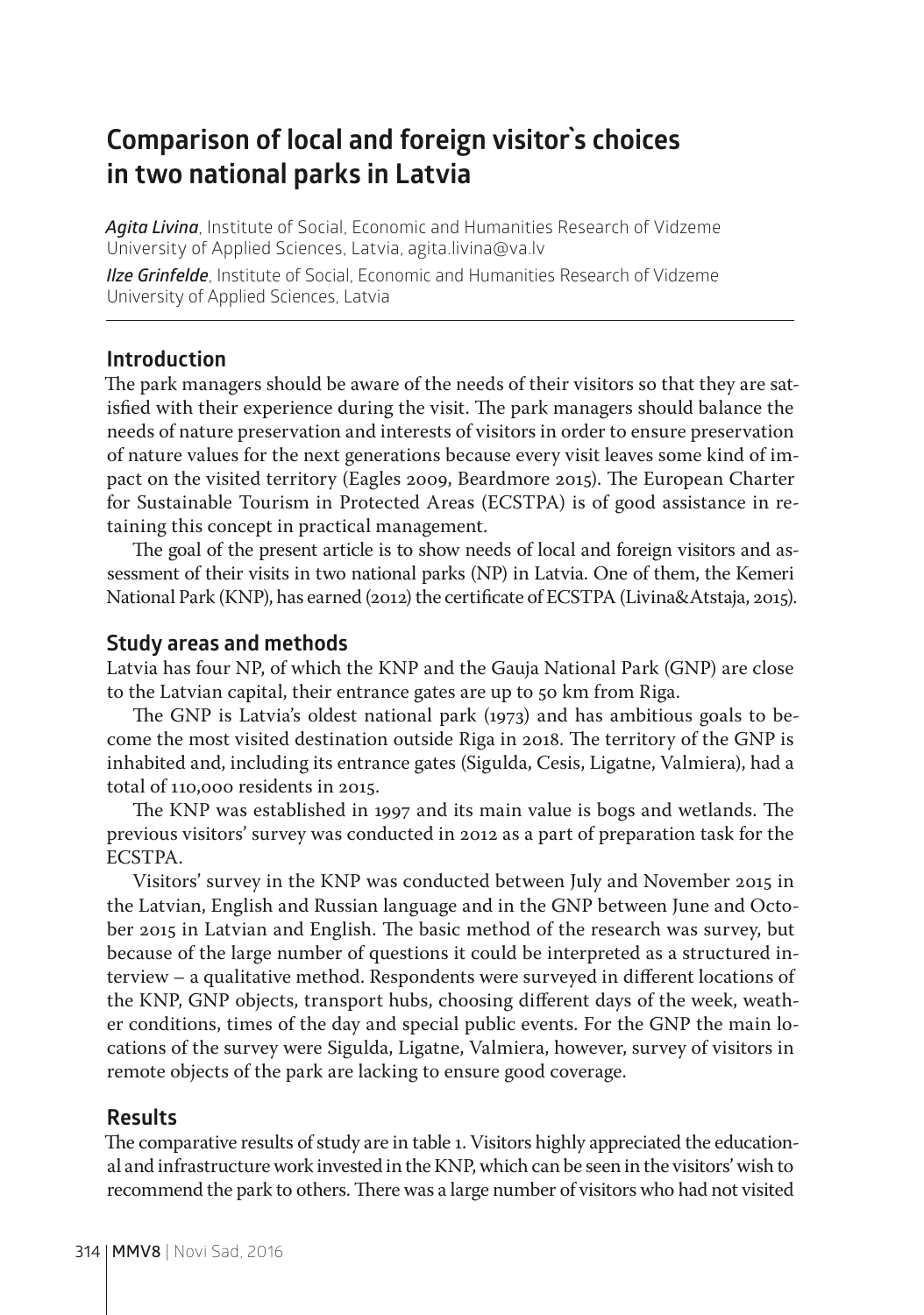the KNP before (41% of local residents were for the first time in the KNP, and 9.5 percent of visitors to the GNP were first-time visitors in the group of local residents).

58.5% of the KNP visitors had a repeated visit and 41.4 percent of them said that the waste management and cleanliness in the park has improved, 42.9 percent said that it has remained at the same level as earlier, 4.5 percent said that the situation has deteriorated, and 11.6 percent said that they could not tell the difference.

Commenting on their assessment, foreign visitors to the KNP most often praised the intact, beautiful nature, the unique landscape (sightseeing towers). The respondents named serenity, tranquillity of the location, the fact that there are not many other tourists. They also praised infrastructure, maintenance and safety of infrastructure, friendly people. In their criticism, several foreign tourists underscored that there has been no bike rent, and there was poor accessibility with wheelchairs. Several foreigners underscored that it would be important to translate the basic information on stands also in Russian (at least contact information, emergency services).

Many visitors of KNP pointed at the necessity of toilets, waste bins, catering services. The questionnaire for the local visitors of the KNP included a question about the waste management principle they would support. Unfortunately, just 22.9% of respondents supported a principle that visitors bring away their own waste, and 77.1% supported a principle that there is a waste bin at the beginning/end of the nature trail or entrance/exit of the object. It means that much work should be devoted to environment education of the visitors.

For the interest of the administration of the GNP, the Latvian respondents also had to answer a question about their support for sports events in the territory of the GNP. 82.8% of all respondents supported the idea and 9.2% did not support it. Meanwhile, 8% of the polled people did not have an answer to this question.

More than half of respondents were positively surprised and satisfied with their experience in KNP. In evaluation the average mark from Latvian visitors for a trip to the GNP was 8.27 in a scale of 10, KNP was 8.43. Foreign visitors had a positive confirmation on their expectations when visiting the nature park. None of them had a negative confirmation on their expectations. 35.7 % even believed it exceeded their expectations in GNP.

| Indicators                                | Foreign visi-<br>tors in KNP | Local visitors<br>in KNP | Foreign visi-<br>tors in GNP | Local visitors<br>in GNP |
|-------------------------------------------|------------------------------|--------------------------|------------------------------|--------------------------|
| Number of respondents                     | 32                           | 194                      | 42                           | 105                      |
| Net Promoter Score                        | $10 \pmod{a}$<br>8 (median)  | 8 (moda)<br>9 (median)   | 8 (moda)<br>8 (median)       | 8 (moda)<br>8 (median)   |
| The length of visiting park (%)           |                              |                          |                              |                          |
| Up to 1 hour                              | 6.3                          | 6.0                      | 2.4                          | 2.9                      |
| 2-4 hours                                 | 56.3                         | 70.0                     | 50.0                         | 41.0                     |
| Full day                                  | 28.1                         | 16.0                     | 33.4                         | 45.7                     |
| 2 or more days                            | 9.3                          | 8.0                      | 14.2                         | 10.4                     |
| Significance of ECSTPA certifi-<br>cate.% | 18.8                         | 22.6                     | n/a                          | n/a                      |

**Table 1.** Comparative review of study results.